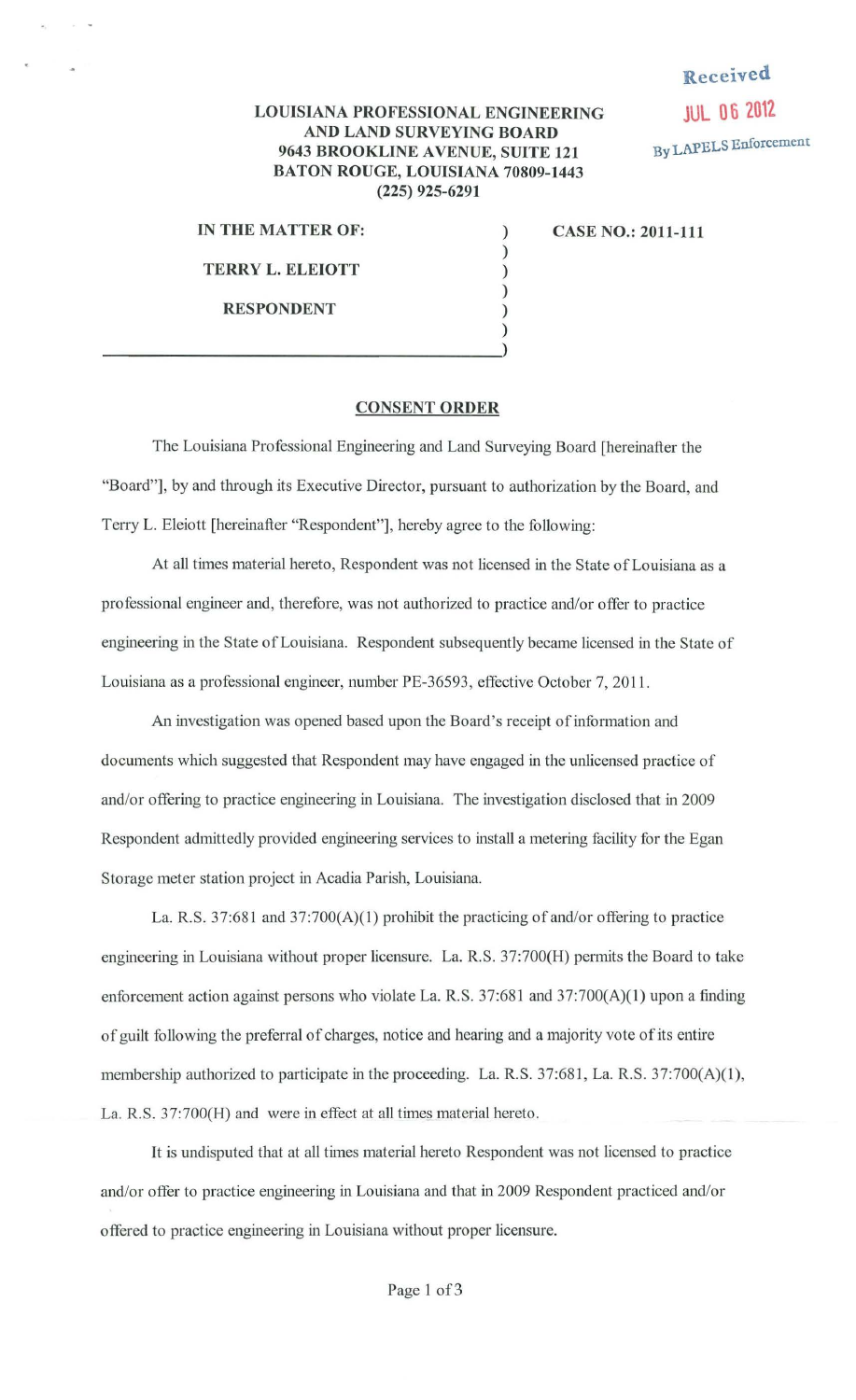By letter dated June 20, 2012, the Board gave notice to Respondent that it was considering the preferral of charges against Respondent on the grounds that he may have violated La. R.S. 37:681 and 37:700(A)(1), relative to practicing and/or offering to practice engineering in Louisiana without proper licensure.

Wishing to dispense with the need for further enforcement action and to conclude the instant proceeding without further delay and expense, for the purpose of this proceeding only, Respondent and the Board do hereby enter into this Consent Order, in which Respondent of his own free will consents to the issuance of a Consent Order by the Board, wherein Respondent agrees to (a) pay a fine of one thousand  $(\$1,000.00)$  dollars, (b) pay administrative costs of four hundred sixty-six and 98/100 (\$466.98) dollars, and (c) the publication of this Consent Order on the Board's website and a summary of this matter in the Board's official journal, the Louisiana Engineer and Surveyor Journal, and the reporting of this matter to the National Council of Examiners for Engineering and Surveying (NCEES), identifying Respondent by name.

Respondent admits to violations of the referenced laws and/or rules regarding the practicing of and/or offering to practice engineering in Louisiana without proper licensure. Respondent acknowledges awareness of said laws and/or rules and states that he will comply with all applicable laws and rules henceforth. Respondent has been advised of his right to appeal; and he states affirmatively that he has been afforded all administrative remedies due him under the law.

Therefore, in consideration of the foregoing and by signing this Consent Order, Respondent does hereby waive his right to a hearing before the Board, to the presenting of evidence and witnesses on his behalf, to Findings of Fact and Conclusions of Law in this case, and to judicial review of this Consent Order.

Respondent hereby represents (a) that he fully understands the meaning and intent of this Consent Order, including but not limited to its final and binding effect, (b) that he has voluntarily entered into this Consent Order and that no other promise or agreement of any kind has been made to or with him by any person whatsoever to cause the execution of this instrument and (c) that the sanctions set forth in this Consent Order do not prevent the Board from taking further disciplinary or enforcement action against Respondent on matters not specifically addressed in this Consent Order.